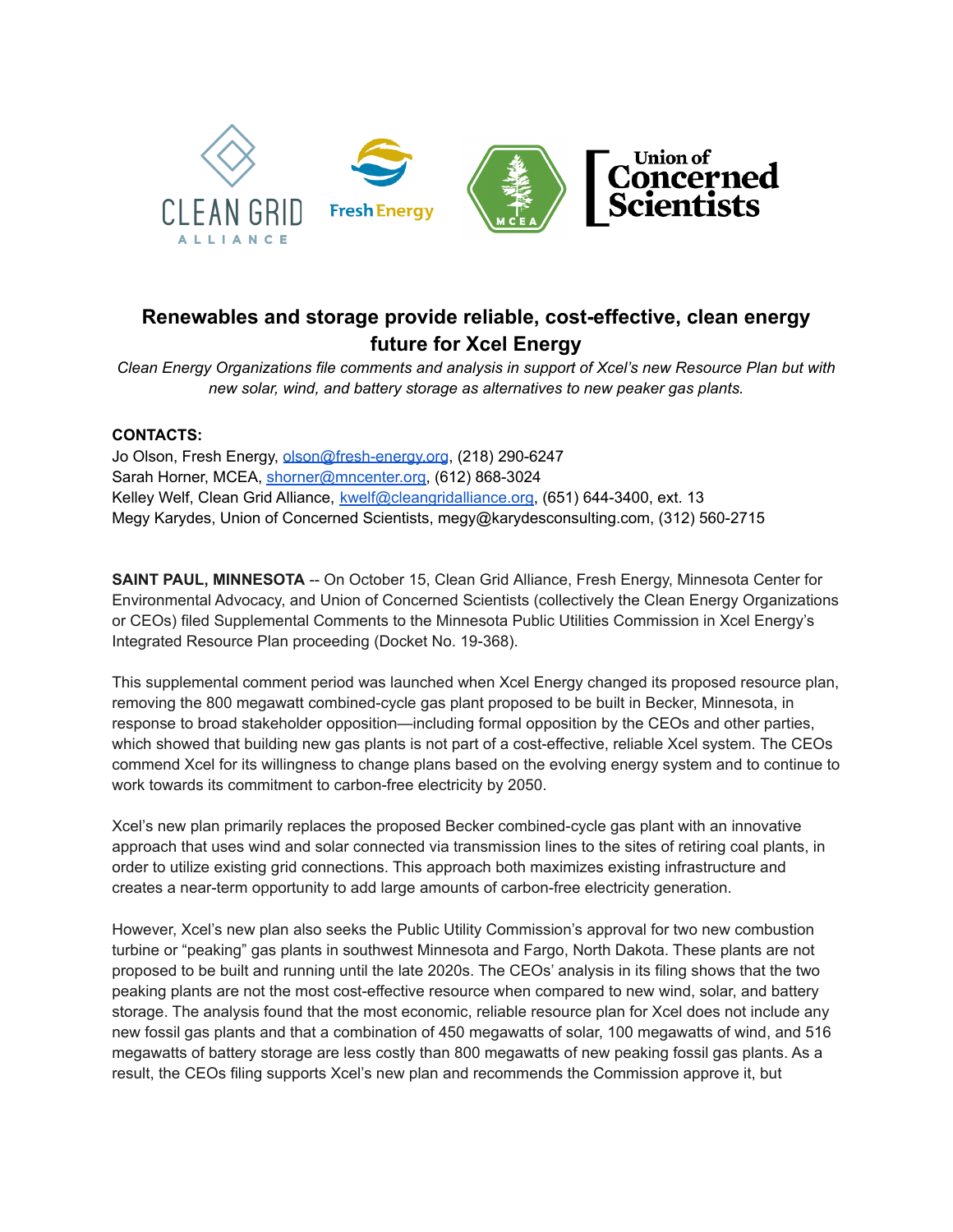recommends that the Commission not approve Xcel's proposed two new peaking plants in this proceeding because the utility has not adequately justified a need for them.

"Xcel has put forward a strong plan with wind and solar as its foundation that we hope to see approved, with the exception of two peaking gas plants in the late 2020s," said Allen Gleckner, lead director, clean electricity at Fresh Energy. "There's no need to lock-in a decision on those specific plants so early, especially when our analysis shows there are viable carbon-free alternatives and the energy landscape is evolving quickly."

"While Xcel has made commendable changes in their alternate plan and dropped the Sherco gas plant, they have not proven that the new gas peaking plants they are seeking are needed for reliability or stability, and therefore haven't met the public interest legal standard," said Ellen Anderson, climate program director for the Minnesota Center for Environmental Advocacy. "We simply cannot afford to keep making unneeded and costly investments in fossil fuel while our climate crisis worsens."

"Xcel's focus on reusing existing grid connections for new renewable resources is just smart. And proposing a new transmission line from southwest Minnesota means being able to tap into some of the best wind and solar resources in the state of Minnesota, providing additional cost effective clean energy for Xcel ratepayers. It also opens up an area of the state for economic development and benefits to local communities that without the new transmission line would not happen,"said Beth Soholt, Executive Director, Clean Grid Alliance.

"The climate and customers' wallets will benefit from Xcel's revised proposal," said James Gignac, senior Midwest energy analyst with the Union of Concerned Scientists. "Xcel should be commended for its effort to identify cleaner and more cost-effective solutions like solar and wind power and energy storage batteries. Xcel should continue that work before rushing toward approval of potentially unnecessary new gas peaking plants."

This is the final round of filings and public comment and brings to a close a multi-year input process. The CEOs anticipate the Commission will make a decision on Xcel's IRP in winter of 2022.

In 2018, Xcel Energy made a commitment to deliver 100% carbon-free electricity to its customers by the end of 2050 and this Integrated Resource Plan is a key way Xcel can make significant steps toward delivering on this ambitious goal while helping Minnesota meet its climate goals. The CEOs encourage other companies to follow Xcel's lead and accelerate work to transition to a carbon-free future.

## ###

**About Clean Grid Alliance** (CGA): Clean Grid Alliance's mission is to advance renewable energy in the Midwest. Launched in 2001, CGA has been an active stakeholder in the MISO process at the state and regional levels and a leading organization working on transforming state energy policy. CGA's membership includes industry representatives working in wind, solar and storage as well as environmental nonprofit organizations, public interest groups, clean energy advocates, farm groups, and businesses providing goods and services to the renewable energy industry who come together to reduce carbon and deliver a renewable energy future. Learn more at [cleangridalliance.org.](https://urldefense.proofpoint.com/v2/url?u=https-3A__nam04.safelinks.protection.outlook.com_-3Furl-3Dhttps-253A-252F-252Furldefense.proofpoint.com-252Fv2-252Furl-253Fu-253Dhttps-2D3A-5F-5Fu7061146.ct.sendgrid.net-5Fls-5Fclick-2D3Fupn-2D3D4tNED-2D2D2FM8iDZJQyQ53jATUY8dR6yXd9OVtkiouNQ5CO7drOVwz4Z72uqqo7glD2OHLXXtYwZtqzdO-2D2D2FPI154lQeE7V-2D2D2FMUGeQhUe7PtugC0KxCap-2D2D2FHUJHyWRMDVKI2DKRY0HTvgnk6gt3GQ6EVfHyxUd0hB3eFHP-2D2D2F87N1TsEYkWpdWNg1VjEoKVH0766Vu7RwlDPKSqzy0mf8sJe6D2Dd16kRr9ok4-2D2D2FjYL-2D2D2FWRta4mnLMATzP8nJtZt-2D2D2B-2D2D2FjuJNnkyWuXHdD4vnBVHQKpnJSpH7BiAVKraPszbzBNu1SWcmPFs5ofbDE-2D2D2FplZa-2D2D2BSuYLNp6kv65A8-2D2D2FD29DV2xnHwg5lNSS4WbQxV5ZLhbYV7ouOxeDPYDkToN7KCCEsW7hBY6lMDz4lO8tG-2D2D2FIN2KP9ZfwiVI6bbEtPBTRx-2D2D2BwLtC2lu2URukes1mTPUM9hEF745cYz7ODyIZFJmz8Co2RKlQB6uxjcc9nzfFBfOLG0ZBt-2D2D2B-2D2D2FR-2D2D2F6loB7pxKpXSADMZrYvD8TBilGXP9ieIv-2D5FJOtZVdmBKw-2D2D2BmCTwvbFFsyXK228uBBSFz3QqDz58XvNjF0aU9mBeRdUGuXCaGe1nonF8dteiEMrjKX3JIqZMJwZ5OcalwWZHvU2u2lUKi02MqY8CIOIl-2D2D2FC4sJA-2D2D2BbB1qWgruM7Cxzyg130TlVTihTr62GqZH43juyJnGhOxu5DIT6-2D2D2B5ve2LxW7T7TFuTsVbJRgunKHipWKoTTuGsLUAKop5hGztDe2jQ3J2WaZkY-2D2D2FLf3F4izlG2qDUamqtHgmh5kXyhy-2D2D2Fh7x0g6nSR17CGpRh6LHo5f0vY437nNnx-2D2D2B4RGNIRmkiKzvgU-2D2D2B7Ukthpk7D6Wq-2D2D2Fv69ZAo4bnI36r7D2NmqKcrqtgt6xyrXLrUjT3C-2D2D2FtlQI-2D2D3D-2526d-253DDwMFaQ-2526c-253DeuGZstcaTDllvimEN8b7jXrwqOf-2Dv5A-5FCdpgnVfiiMM-2526r-253Doh-5FOQrcavAuvBL9EfAxUR8BJRgZqjtisEAvKZMlok3w-2526m-253Dy14rs2ivmvV24z-5F0G3PIphFCPQFNgYObB-5FtlxWFav4g-2526s-253D-2Dh53Q6b-5FJFzGvF1C-2D7e5T8QkMOE27TgbO7UGkbGy8h8-2526e-253D-26data-3D02-257C01-257Cjrunyon-2540pennwell.com-257Cefa6ce8dc0d7406af89108d86c5bbad3-257C5bbf75da8a3f493c8343e6cd0cb0e070-257C0-257C0-257C637378488592123553-26sdata-3DwSVGmfRd5QNS0D-252FlwDyOaL-252FN-252Fe-252Bu-252FG77cySMVXZ84Vo-253D-26reserved-3D0&d=DwMGaQ&c=euGZstcaTDllvimEN8b7jXrwqOf-v5A_CdpgnVfiiMM&r=RsaykZ0pL-9M1vADfY6hVjX2GvxGrIyBaiMb948aJDc&m=3MgI6-9i94PVC-Da2OljH35By_xgwKaLw2c6J9sUC4s&s=Y0kr5b24Sfi-illTpo5NCUj1u8BauS_N9rXbM-E3Lck&e=)

**About Minnesota Center for Environmental Advocacy (MCEA)** MCEA works to enact and enforce smart environmental laws in Minnesota. With offices in St. Paul and Duluth and a team that includes some of the state's foremost environmental law and policy professionals, MCEA educates about issues and supports communities in their fight to protect their environment. MCEA is unique in Minnesota in its use of top legal expertise in the pursuit of environmental justice. For more information, visit [www.mncenter.org](http://www.mncenter.org)

**About Fresh Energy:** Fresh Energy's mission is to shape and drive bold policy solutions to achieve equitable carbon-neutral economies. Fresh Energy is speeding Minnesota's transition to a clean energy economy, which will ensure that our region enjoys good health, a vibrant economy, and thriving communities today and for generations to come. From putting Minnesota on the pathway to being a national renewable energy leader to promoting clean transportation options for our growing economy, Fresh Energy has been an essential partner in helping the region develop efficient, cost-effective, and inclusive energy programming. For more information, visit [www.fresh-energy.org.](http://www.fresh-energy.org.)